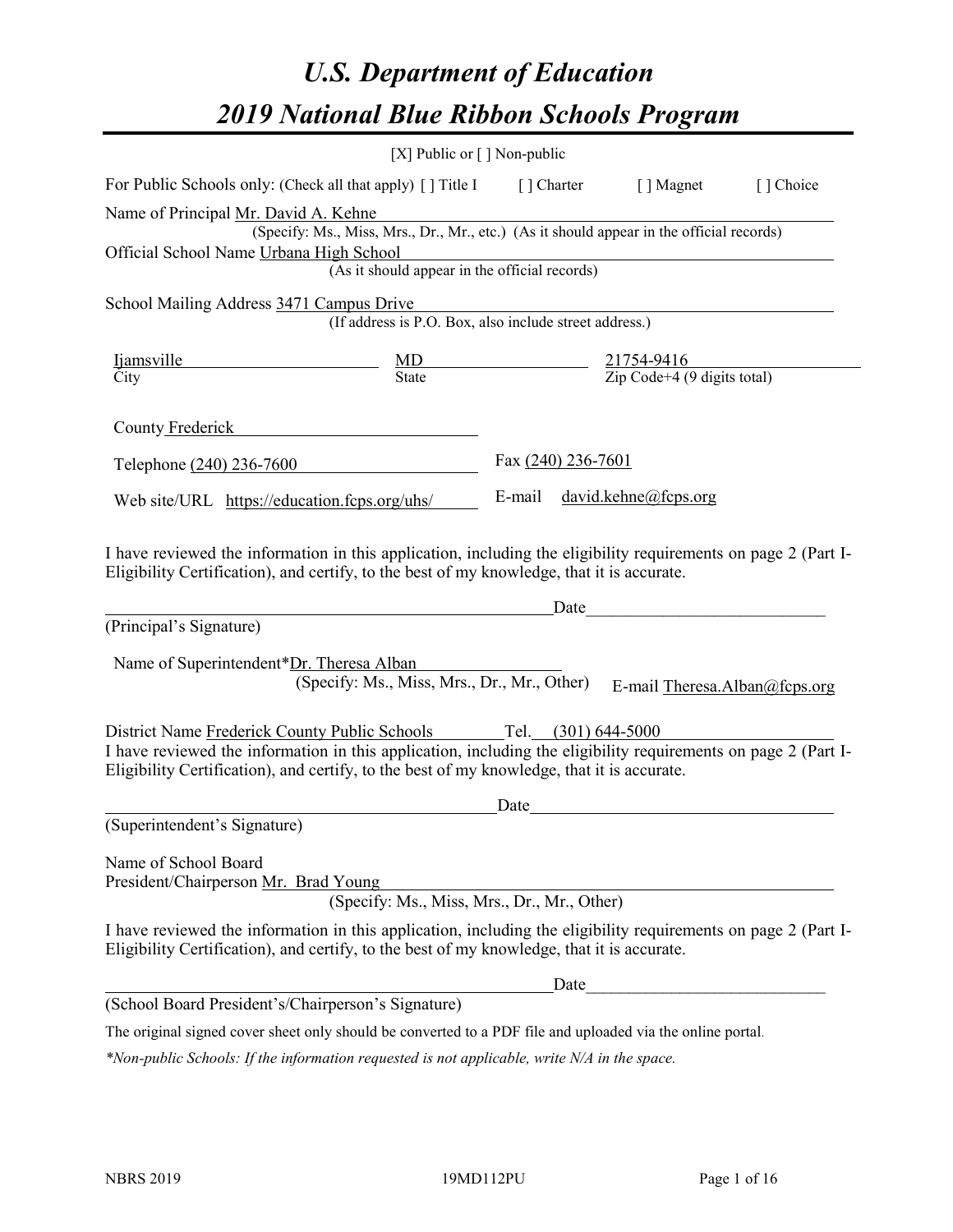The signatures on the first page of this application (cover page) certify that each of the statements below, concerning the school's eligibility and compliance with U.S. Department of Education and National Blue Ribbon Schools requirements, are true and correct.

1. All nominated public schools must meet the state's performance targets in reading (or English language arts) and mathematics and other academic indicators (i.e., attendance rate and graduation rate), for the all students group, including having participation rates of at least 95 percent using the most recent accountability results available for nomination.

2. To meet final eligibility, all nominated public schools must be certified by states prior to September 2019 in order to meet all eligibility requirements. Any status appeals must be resolved at least two weeks before the awards ceremony for the school to receive the award.

3. The school configuration includes one or more of grades K-12. Schools on the same campus with one principal, even a K-12 school, must apply as an entire school.

4. The school has been in existence for five full years, that is, from at least September 2013 and each tested grade must have been part of the school for the past three years.

5. The nominated school has not received the National Blue Ribbon Schools award in the past five years: 2014, 2015, 2016, 2017, or 2018.

6. The nominated school has no history of testing irregularities, nor have charges of irregularities been brought against the school at the time of nomination. If irregularities are later discovered and proven by the state, the U.S. Department of Education reserves the right to disqualify a school's application and/or rescind a school's award.

7. The nominated school has not been identified by the state as "persistently dangerous" within the last two years.

8. The nominated school or district is not refusing Office of Civil Rights (OCR) access to information necessary to investigate a civil rights complaint or to conduct a district-wide compliance review.

9. The OCR has not issued a violation letter of findings to the school district concluding that the nominated school or the district as a whole has violated one or more of the civil rights statutes. A violation letter of findings will not be considered outstanding if OCR has accepted a corrective action plan from the district to remedy the violation.

10. The U.S. Department of Justice does not have a pending suit alleging that the nominated school or the school district, as a whole, has violated one or more of the civil rights statutes or the Constitution's equal protection clause.

11. There are no findings of violations of the Individuals with Disabilities Education Act in a U.S. Department of Education monitoring report that apply to the school or school district in question; or if there are such findings, the state or district has corrected, or agreed to correct, the findings.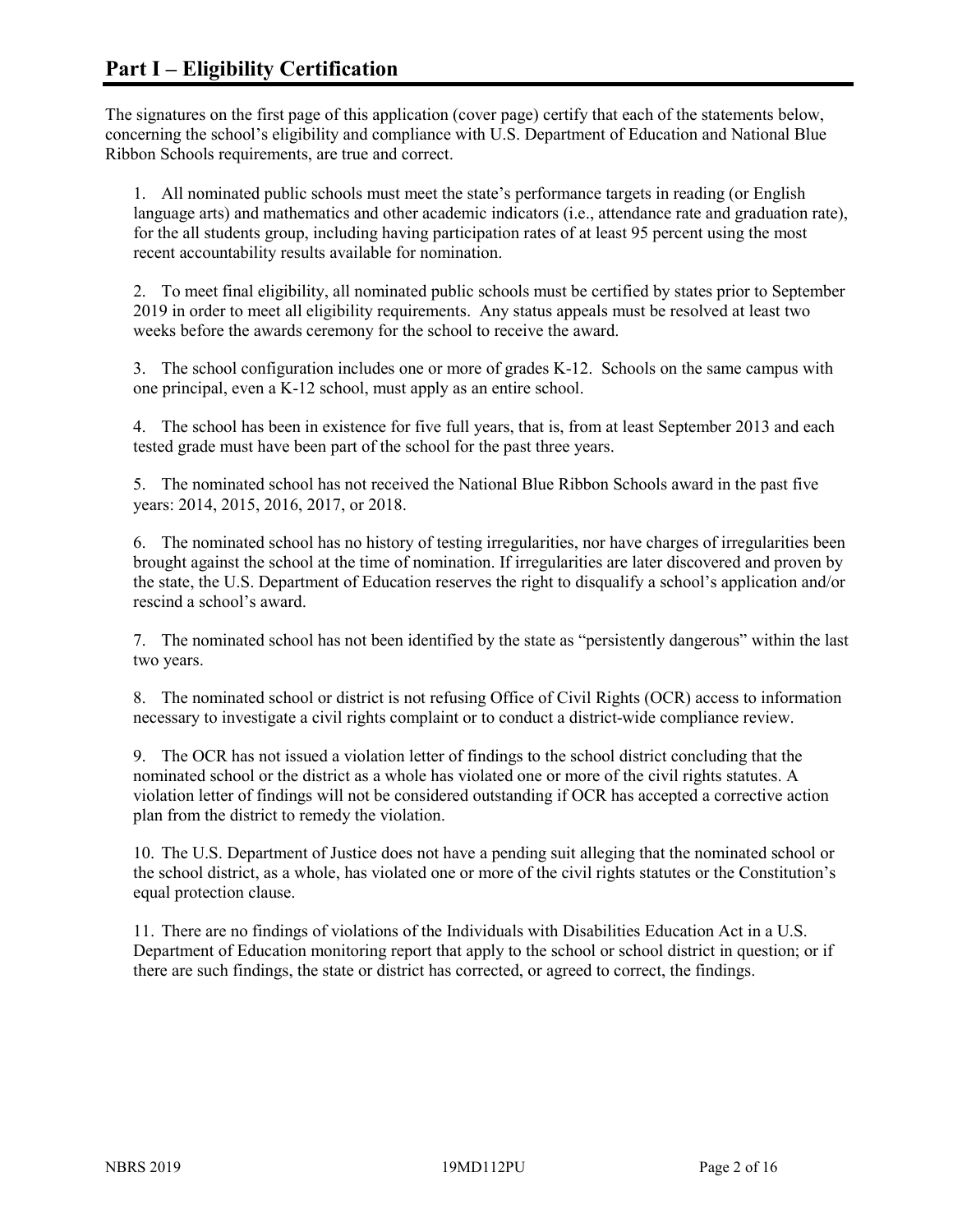# **PART II - DEMOGRAPHIC DATA**

#### **Data should be provided for the most recent school year (2018-2019) unless otherwise stated.**

#### **DISTRICT**

1. Number of schools in the district  $\frac{40}{40}$  Elementary schools (includes K-8) (per district designation): 13 Middle/Junior high schools 10 High schools 0 K-12 schools

63 TOTAL

**SCHOOL** (To be completed by all schools)

2. Category that best describes the area where the school is located:

[] Urban or large central city [X] Suburban [] Rural or small city/town

3. Number of students as of October 1, 2018 enrolled at each grade level or its equivalent in applying school:

| Grade                           | # of         | # of Females | <b>Grade Total</b> |
|---------------------------------|--------------|--------------|--------------------|
|                                 | <b>Males</b> |              |                    |
| PreK                            | 0            | $\theta$     | 0                  |
| $\mathbf K$                     | 0            | $\theta$     | 0                  |
| 1                               | 0            | $\theta$     | 0                  |
| 2                               | 0            | $\theta$     | 0                  |
| 3                               | 0            | 0            | 0                  |
| $\overline{\mathbf{4}}$         | 0            | $\theta$     | 0                  |
| 5                               | 0            | $\theta$     | 0                  |
| 6                               | 0            | $\theta$     | 0                  |
| 7                               | 0            | $\theta$     | 0                  |
| 8                               | 0            | 0            | 0                  |
| 9                               | 246          | 213          | 459                |
| 10                              | 211          | 258          | 469                |
| 11                              | 232          | 211          | 443                |
| 12 or higher                    | 215          | 199          | 414                |
| <b>Total</b><br><b>Students</b> | 904          | 881          | 1785               |

\*Schools that house PreK programs should count preschool students **only** if the school administration is responsible for the program.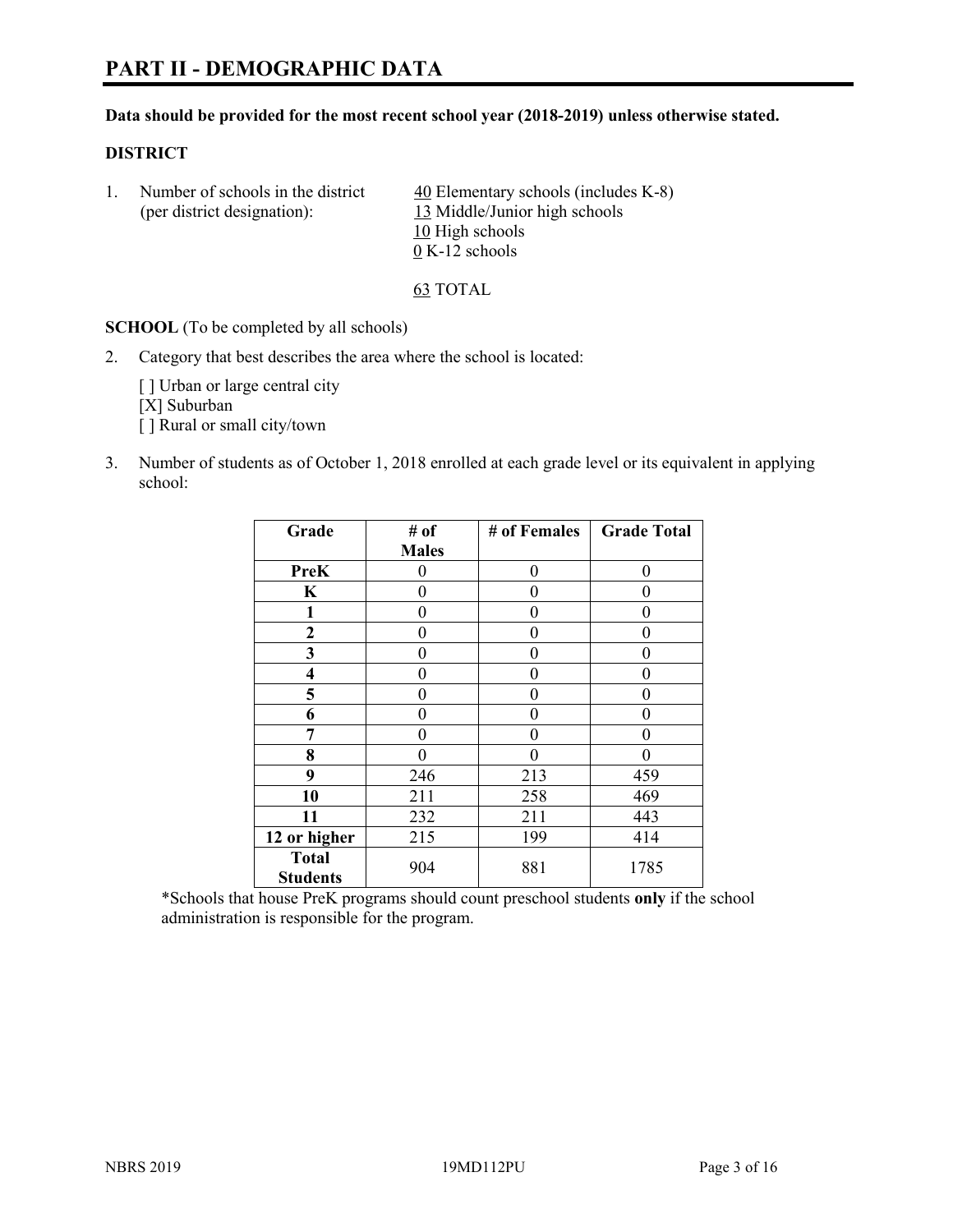4. Racial/ethnic composition of  $0\%$  American Indian or Alaska Native the school (if unknown, estimate): 13 % Asian 7 % Black or African American 11 % Hispanic or Latino 0 % Native Hawaiian or Other Pacific Islander 63 % White 5 % Two or more races

**100 % Total**

(Only these seven standard categories should be used to report the racial/ethnic composition of your school. The Final Guidance on Maintaining, Collecting, and Reporting Racial and Ethnic Data to the U.S. Department of Education published in the October 19, 2007 *Federal Register* provides definitions for each of the seven categories.)

5. Student turnover, or mobility rate, during the 2017 – 2018 school year: 8%

If the mobility rate is above 15%, please explain.

This rate should be calculated using the grid below. The answer to (6) is the mobility rate.

| <b>Steps For Determining Mobility Rate</b>    | Answer |
|-----------------------------------------------|--------|
| (1) Number of students who transferred to     |        |
| the school after October 1, 2017 until the    | 112    |
| end of the 2017-2018 school year              |        |
| (2) Number of students who transferred        |        |
| from the school after October 1, 2017 until   | 24     |
| the end of the 2017-2018 school year          |        |
| (3) Total of all transferred students [sum of | 136    |
| rows $(1)$ and $(2)$ ]                        |        |
| (4) Total number of students in the school as | 1757   |
| of October 1, 2017                            |        |
| $(5)$ Total transferred students in row $(3)$ | 0.08   |
| divided by total students in row (4)          |        |
| (6) Amount in row (5) multiplied by 100       | 8      |

6. English Language Learners (ELL) in the school: 1 %

9 Total number ELL

Specify each non-English language represented in the school (separate languages by commas): Arabic, ASL, Bengali, Chinese, Ewe, Fanti, Farsi, French, Ga, Greek, Gujarati, Hindi, Hungarian, Italian, Korean, Khmer, Marathi, Mandarin, Malayalam, Mandingo, Nepalese, Portuguese, Pampanga, Punjabi, Russian, Spanish, Swedish, Twi, Telugu, Tagalog, Tamil, Urdu, Vietnamese.

7. Students eligible for free/reduced-priced meals:  $6\%$ Total number students who qualify:  $106$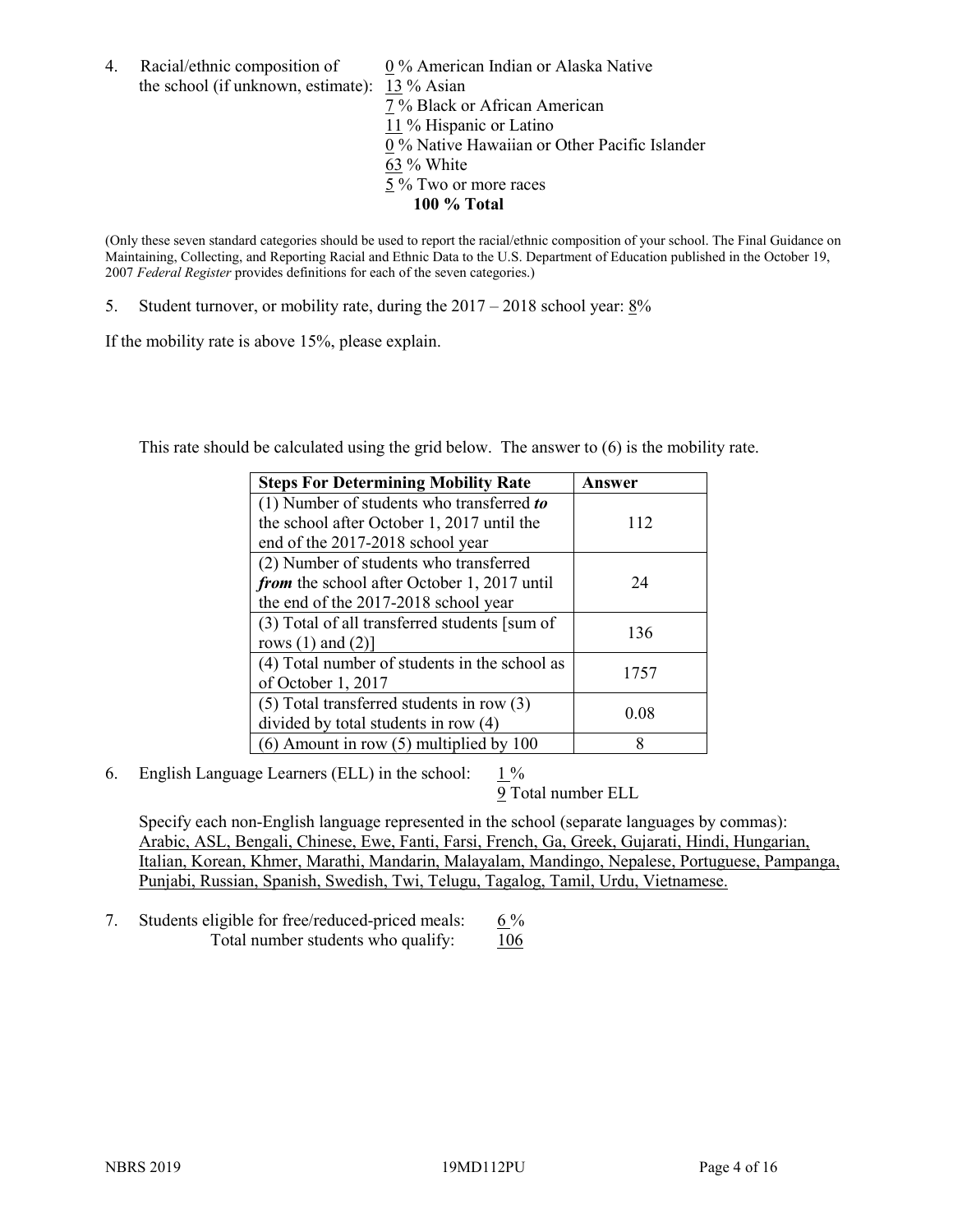106 Total number of students served

Indicate below the number of students with disabilities according to conditions designated in the Individuals with Disabilities Education Act. Do not add additional conditions. It is possible that students may be classified in more than one condition.

| 14 Autism                 | 16 Multiple Disabilities                |
|---------------------------|-----------------------------------------|
| 0 Deafness                | 0 Orthopedic Impairment                 |
| 0 Deaf-Blindness          | 25 Other Health Impaired                |
| 0 Developmental Delay     | 37 Specific Learning Disability         |
| 1 Emotional Disturbance   | 5 Speech or Language Impairment         |
| 1 Hearing Impairment      | 0 Traumatic Brain Injury                |
| 5 Intellectual Disability | 2 Visual Impairment Including Blindness |

- 9. Number of years the principal has been in her/his position at this school:  $\frac{3}{5}$
- 10. Use Full-Time Equivalents (FTEs), rounded to nearest whole numeral, to indicate the number of school staff in each of the categories below:

|                                                                                                                                                                                                                              | <b>Number of Staff</b> |
|------------------------------------------------------------------------------------------------------------------------------------------------------------------------------------------------------------------------------|------------------------|
| Administrators                                                                                                                                                                                                               | 6                      |
| Classroom teachers including those<br>teaching high school specialty<br>subjects, e.g., third grade teacher,<br>history teacher, algebra teacher.                                                                            | 89                     |
| Resource teachers/specialists/coaches<br>e.g., reading specialist, science coach,<br>special education teacher, technology<br>specialist, art teacher, etc.                                                                  | 11                     |
| Paraprofessionals under the<br>supervision of a professional<br>supporting single, group, or classroom<br>students.                                                                                                          | 15                     |
| Student support personnel<br>e.g., school counselors, behavior<br>interventionists, mental/physical<br>health service providers,<br>psychologists, family engagement<br>liaisons, career/college attainment<br>coaches, etc. | 8                      |

11. Average student-classroom teacher ratio, that is, the number of students in the school divided by the FTE of classroom teachers, e.g., 22:1 20:1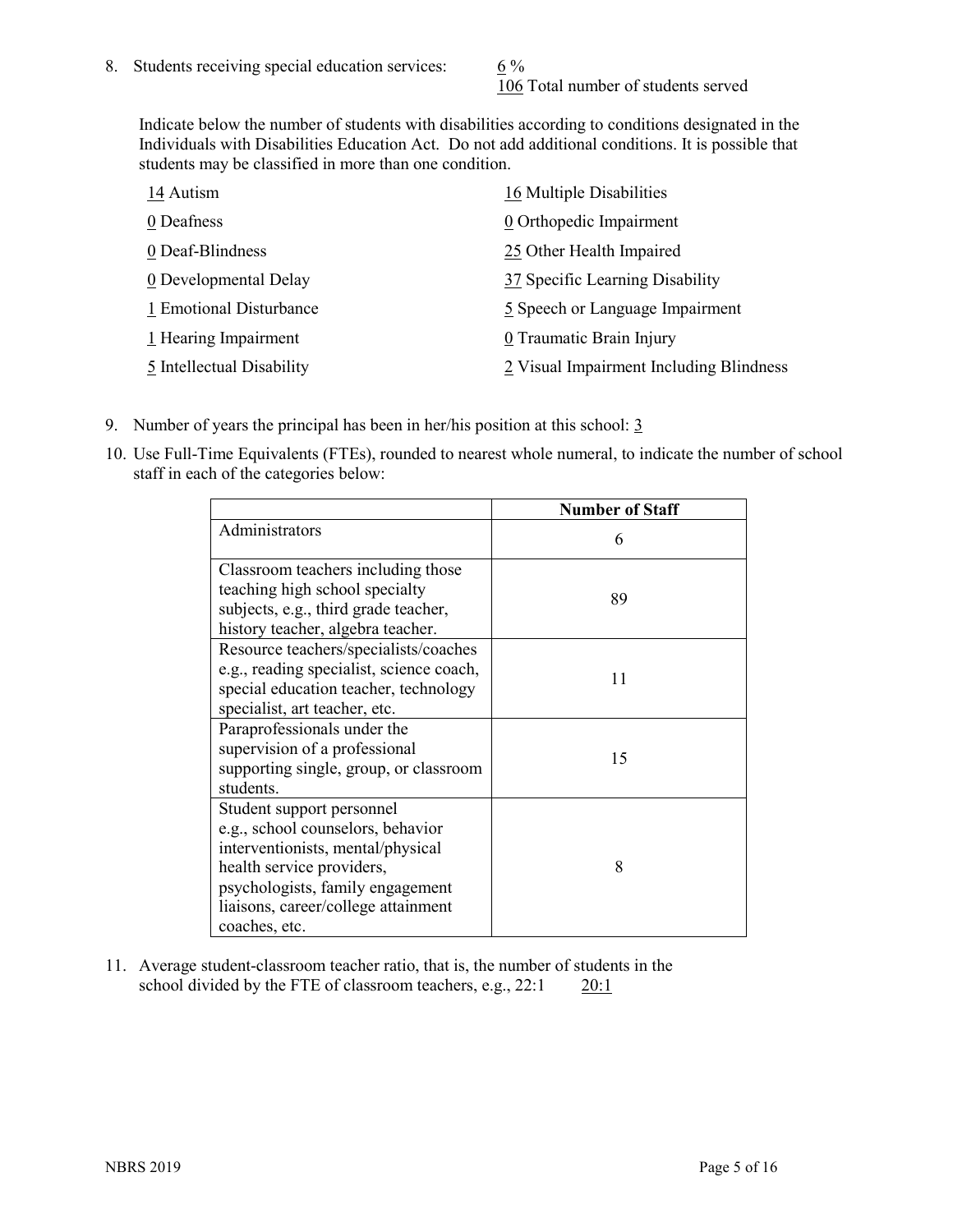12. Show daily student attendance rates. Only high schools need to supply yearly graduation rates.

| <b>Required Information</b> | 2017-2018 | 2016-2017 | 2015-2016 | 2014-2015 | 2013-2014 |
|-----------------------------|-----------|-----------|-----------|-----------|-----------|
| Daily student attendance    | $96\%$    | 96%       | 96%       | 95%       | 95%       |
| High school graduation rate | 99%       | 96%       | 96%       | 99%       | $100\%$   |

#### 13. **For high schools only, that is, schools ending in grade 12 or higher.**

Show percentages to indicate the post-secondary status of students who graduated in Spring 2018.

| <b>Post-Secondary Status</b>                  |                       |
|-----------------------------------------------|-----------------------|
| Graduating class size                         | 426                   |
| Enrolled in a 4-year college or university    | 74%                   |
| Enrolled in a community college               | 24%                   |
| Enrolled in career/technical training program | 0%                    |
| Found employment                              | 0%                    |
| Joined the military or other public service   | 0%                    |
| Other                                         | $\gamma$ <sub>0</sub> |

14. Indicate whether your school has previously received a National Blue Ribbon Schools award. Yes No X

If yes, select the year in which your school received the award.

15. In a couple of sentences, provide the school's mission or vision statement.

United by high standards, Urbana High School empowers students to achieve their full potential and make a positive difference in their local and global communities.

16. **For public schools only**, if the school is a magnet, charter, or choice school, explain how students are chosen to attend.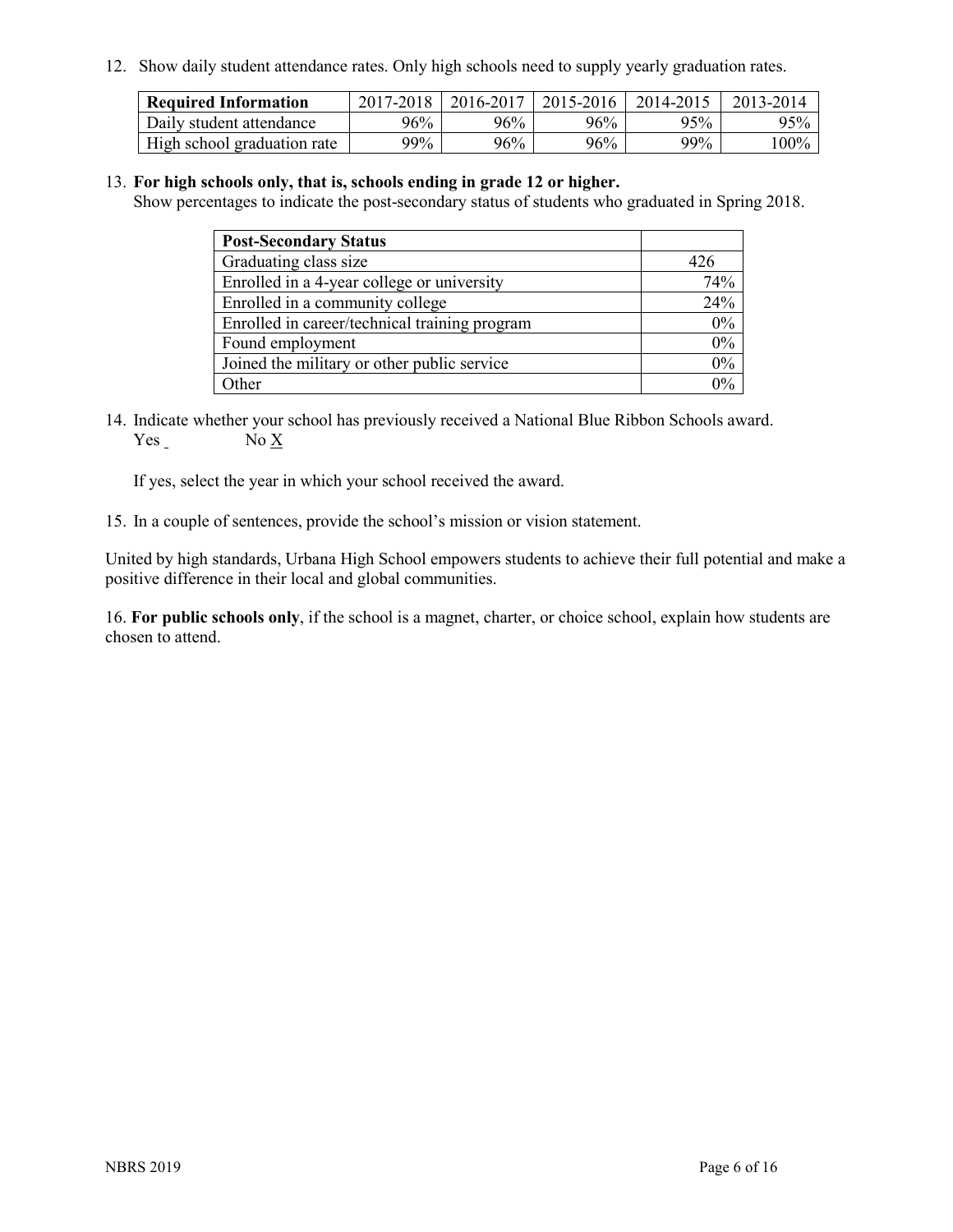# **PART III – SUMMARY**

Urbana High School, a comprehensive public high school promoting exceptional student achievement and social and emotional growth through rigorous academic study and wide-ranging co- and extra-curricular offerings, opened in 1995 to serve a then largely rural southern Frederick County, Maryland.

Adding one grade per year, Urbana High School, the home of the Hawks, held its first graduation in 1999. That same year, construction began on the Villages of Urbana, the first of several very large planned communities within the school's feeder area. Enrollment at UHS grew at an unprecedented pace, prompting the addition of two additional classroom wings in 2005. Our feeder area has been redistricted twice, both times resulting in a geographical decrease in feeder area mitigated by tremendous population growth. This growth has transformed a once rural area to a suburban community. The area will be redistricted again in 2022 to address burgeoning population growth.

Our enrollment growth continues to mirror the increasing racial and ethnic diversity in our community. Total minority enrollment is 36% while disaggregated enrollment shows the African-American, Asian-American, Hispanic, and multi-racial populations to be at our highest levels since our opening. The thriving and diverse communities we serve demonstrate a strong desire for students to possess global knowledge and to have opportunities to experience a broad array of world cultures.

Our faculty, 96% of whom are highly qualified in their discipline, is comprised of effective and passionate educators. They model the Core Four values of our school: respect, unity, integrity, and pride. All members of the faculty and staff recognize it is their responsibility to empower students to be knowledgeable about their immediate world and our global society. While Special Education students and students qualified for the Free/Reduced Priced Meal Program each comprise 6% of the total student population, our leadership team sets goals for these specific groups as part of our school-wide commitment to eliminating achievement gaps. Our faculty members believe they are responsible for every child's success and collaborate with all stakeholders to ensure students reach their potential.

Since 2004, UHS has offered the International Baccalaureate (IB) Diploma Program, a rigorous, preuniversity course of studies that meets the needs of highly motivated eleventh and twelfth grade students. Because UHS is the only IB school in the county, any student in Frederick County Public Schools (FCPS) may apply for the program. Our out-of-district students account for 8% of our total population. The IB program ensures "intellectual rigor and high academic standards, teaches young people to relate experiences of the classroom to the outside world, and assists students in becoming critical thinkers, lifelong learners, and informed participants" in their communities and the world, according to the International Baccalaureate Organization.

While UHS students have displayed art both statewide and regionally and our athletic teams have won numerous state championships, our faculty and students take greatest pride in our record of academic excellence. Newsweek Magazine has repeatedly ranked UHS among the top 2% of American high schools. In 2018, Urbana High School was one of only 500 schools nationwide deemed a gold medal school and ranked within the top ten public high schools in Maryland by U.S. News and World Report. We offer Advanced Placement (AP) courses in 28 subjects, and in 2018, our students took 1308 AP exams in all 28 subjects, with 70% earning scores qualified for college credit. Since the IB program began at UHS, 77% of our IB Diploma Program candidates earned the full diploma.

Immediately upon graduation, approximately 74% of UHS students attend 4-year colleges, 24% go on to 2 year colleges, and the remaining students attend vocational schools, go directly into the work force, or join the military. Our students are routinely offered admission to some of the most competitive colleges in the country. Our graduating class of 2018, for example, sent two students to Harvard, one to Princeton, and one to the United States Military Academy at West Point.

As with all other high schools in Frederick County, UHS operates on a two-semester four block schedule. Students may earn up to four credits per semester through 90-minute classes. It is possible to complete four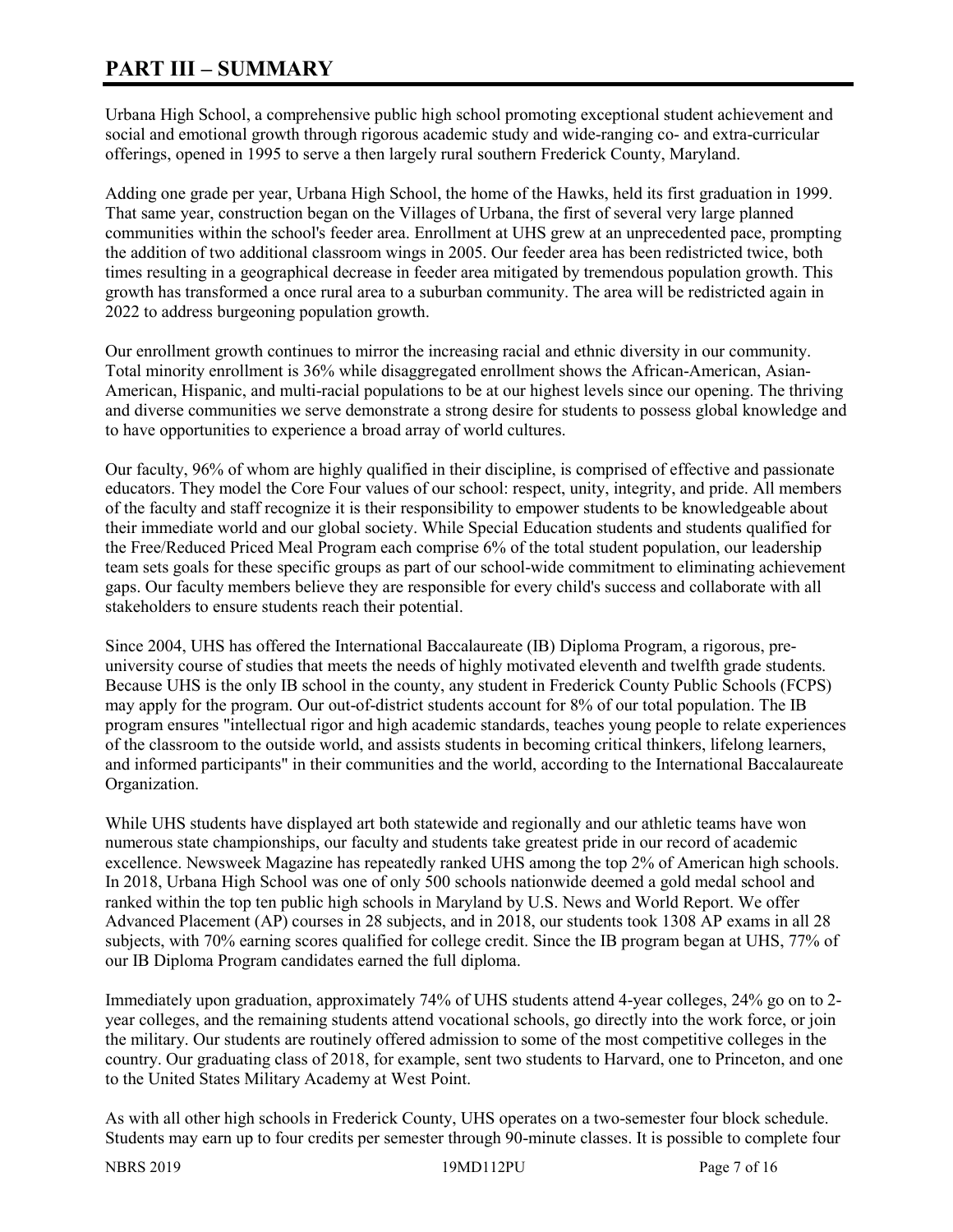levels of a discipline within two years.

UHS offers a variety of opportunities that appeal to our wide range of student interests. Our students produce a daily news program, perform in several annual drama productions, and compete as a part of our 28 varsity athletic teams. Our school has an active club program of 76 clubs, which collectively involve 72% of our students. Our faculty members are enthusiastically committed to encouraging students to explore individual interests by sponsoring clubs to promote community service (Mini-THON, Red Cross), diversity (Muslim Student Association, Gay-Straight Alliance), academics (Model United Nations, Engineering), and other interests (Fishing, Dungeons & Dragons, Rock Music Appreciation).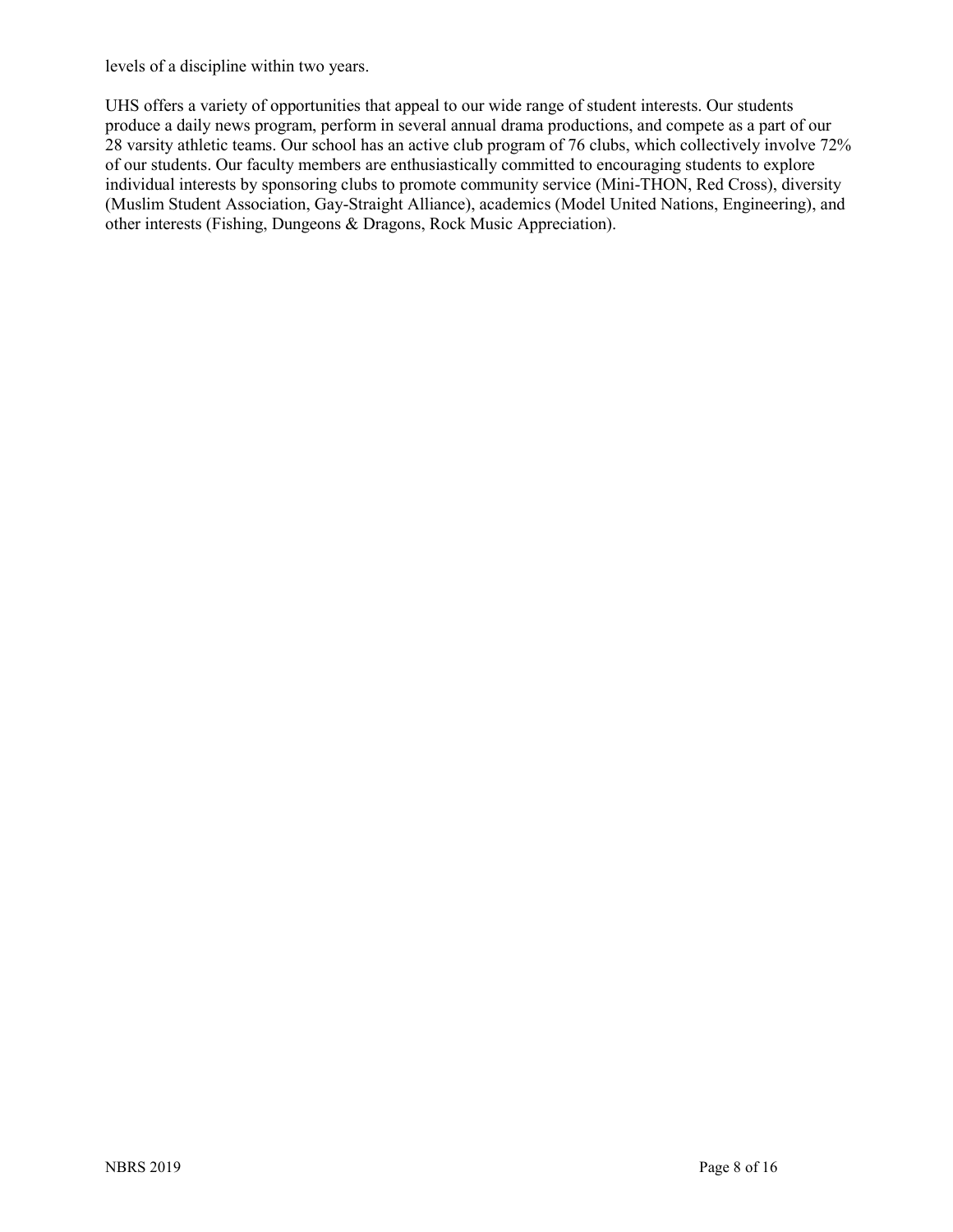# **1. Core Curriculum:**

#### **1a. Reading/English language arts:**

The English department establishes its curriculum on standards set by the Common Core Consortium and amplifies it through a culture of high expectations with the goal to excel in a post-secondary environment. Teachers engage students in rigorous courses of study to ensure a well-rounded education in literature, informational texts, argumentative writing, language usage, and vocabulary. Teachers rely upon the whole novel-based approach for teaching literature, causing students to engage in texts in-depth while learning curricular skills. Innovative instructional practices such as literature circles, Socratic discussion, and technology-based learning allow students to self-discover learning, making their knowledge transferable. The grade 9 survey course and the grade 10 World Literature course prepare students for high school assessments, as well as the demands of the following year. Grade 11 offers American Literature at an ongrade or honors level, AP Language, and IB Higher Level English. These courses prepare students for grade 12 options: English 12, AP Literature, IB 12, or Dual Enrollment English 101. Teachers supplement grade 12 standards with performance options such as the college essay, the resume, cover letters, video arguments, technical writing, and current events. Co-taught classes at each grade level, as well as the support of a fulltime literacy specialist, help to ensure that students function at or above grade level. The literacy specialist teaches a whole-year ninth grade reading intervention course, works one-to-one as needed to support students in all grade levels, tests students for proper level placement, and provides after school support in the Tutoring Center. Formative and summative common benchmark assessments (based upon narrative writing, literary analysis, and research synthesis) in ninth and tenth grades provide valuable data for teachers to modify instruction and define specific learning outcomes for targeted groups of students. Overall, Urbana's consistent and comprehensive approach to English instruction facilitates post-secondary success.

#### **1b. Mathematics:**

The mathematics curriculum provides students with a robust, rigorous experience that permits opportunities to demonstrate mastery as they progress from Algebra 1 through AP Calculus BC, with additional opportunities to study advanced mathematics such as Calculus 3 and Statistics as dual enrollment courses, as well as IB Math at the Higher or Standard Level. Our teachers utilize a variety of instructional strategies that include both direct instruction and discovery opportunities. Students work independently and cooperatively to gain understanding of the content. Instructors incorporate technology, including Chromebooks and graphing calculators, as tools to differentiate instruction, provide valuable feedback, and excite students about their learning.

Both formative and summative assessments are used, in addition to projects and other non-traditional assessment methods to allow students to demonstrate their mastery of the curriculum and give teachers a clear understanding of that level of mastery. Teachers meet frequently, both formally and informally, to analyze data of state, local, and school-wide assessments, and determine a course of action to better meet the needs of students. Often this involves intervention, which takes many different forms. Multiple sections of Algebra 1 are co-taught to strengthen the foundational skills of all learners. In addition, Student Service Learners (SSL's) and Instructional Assistants work in the classroom to provide additional assistance to students struggling with the content. Our college and career readiness coordinator supports students one-toone and in small groups to prepare them for state-level assessments. She also coordinates the Tutoring Center, where peer tutors work with students individually to assist with their coursework. Each mathematics teacher also provides after-school tutoring for students so that every single student has the opportunity to be successful.

#### **1c. Science:**

The science department aligns its curriculum with the Next Generation Science Standards. It offers extensive opportunities for students to engage in a wide variety of courses at all levels with access to state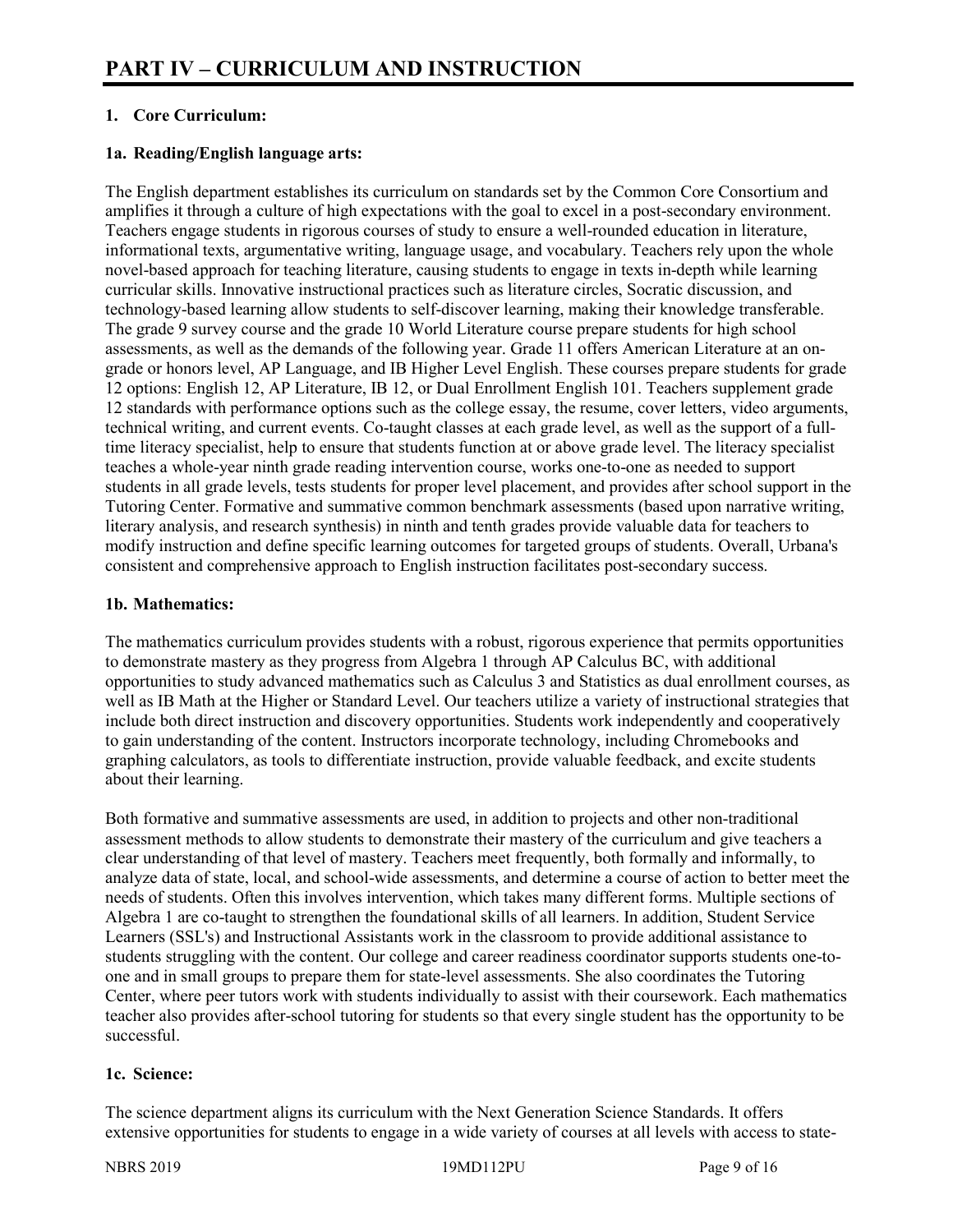of-the-art laboratory facilities and scientific equipment. The department offers 20 courses across all scientific disciplines. Options include Dual Enrollment Chemistry, IB and AP offerings in Physics, Chemistry, Biology, and Environmental Science, as well as electives including Forensic Science. To facilitate college and career readiness, each branch of science includes an option accessible to students at all levels. For example, we offer eight levels of Physics: Applied Physics, Physics of Earth and Space, Algebra-Based Physics, Honors Physics, AP Physics 1 and 2, AP Physics C-Mechanics, AP Physics C-Electricity and Magnetism, and IB Physics Standard Level. With this wide range, a student may be prepared for the construction industry as well as an engineering career.

Teachers rely upon an inquiry-based, laboratory-based, experiential approach to learning. Instructional approaches to learning include discovery lessons in science laboratories, lecture, collaborative learning, and evidence-based projects. Students learn beyond the classroom: environmental science manages a daily school-wide composting program; they visit the recycling center and bring recycling education back to all classes; some biology students observe open-heart surgery while others investigate the reasons for lactose intolerance in a mobile lab; and chemistry students explore the process of creating biodiesel in a mobile lab. Teachers use formative assessments to guide and modify their instruction to ensure success on the summative unit tests. Teachers provide support through co-taught classes, after-school tutoring, and mastery learning to ensure student success. The department will introduce an anatomy and physiology course in the fall of 2019.

#### **1d. Social studies/history/civic learning and engagement**

Through our social studies curriculum, students learn to value and understand democratic beliefs and behaviors and to act responsibly in the global community. They study commitment to human dignity and justice and how the democratic process works. Core curriculum courses, American Studies 2, U.S. Government, and Modern World History, are offered at three levels, on-grade through AP. A wide variety of electives provides options for students with different abilities and interests. These offerings include: Law and Society, World War II, Sociology, Geography and Economics, the U.S. 1945 to the Present, Philosophy of Knowledge, Ancient and Medieval History, and Local History. AP course options include Psychology, both Macro and Micro Economics, Comparative Politics, European History, and Human Geography. IB students take Theory of Knowledge and choose from History of Europe or of the Americas to complete their program. Our content is designed to enable students to realistically assess historical and current societal, cultural, economic, and global issues. All courses focus on development of critical thinking skills including analyzing documents, developing cogent arguments, writing purposeful and highly-organized essays, and applying historical reasoning skills, including contextualization. Co-teachers in core classes and SSL's in electives provide additional support to develop these skills that are not only important for success in the classroom, but also in college and beyond. In core courses, students complete summative benchmark assessments, which measure content knowledge as well as research skills and processes. Teachers analyze performance data on these assessments to target areas for remediation and extension activities.

#### **1e. For secondary schools:**

Prior to entering UHS, each student prepares a four-year plan while in middle school or soon after transferring from another school. UHS students are required to earn at least 25 credits to fulfill graduation requirements. Each student must complete either a college or career pathway, or both. UHS students benefit from a broad array of courses that prepare them for college and career readiness. In addition to required coursework in English, mathematics, social studies, science, fine and performing arts, career technology, and physical education, students may participate in dual enrollment courses, work-study programs, internships, or programs at the FCPS Career and Technology Center (CTC). Several career technology courses at UHS and programs at CTC offer industry-recognized certifications.

# **1f. For schools that offer preschool for three- and four-year old students:**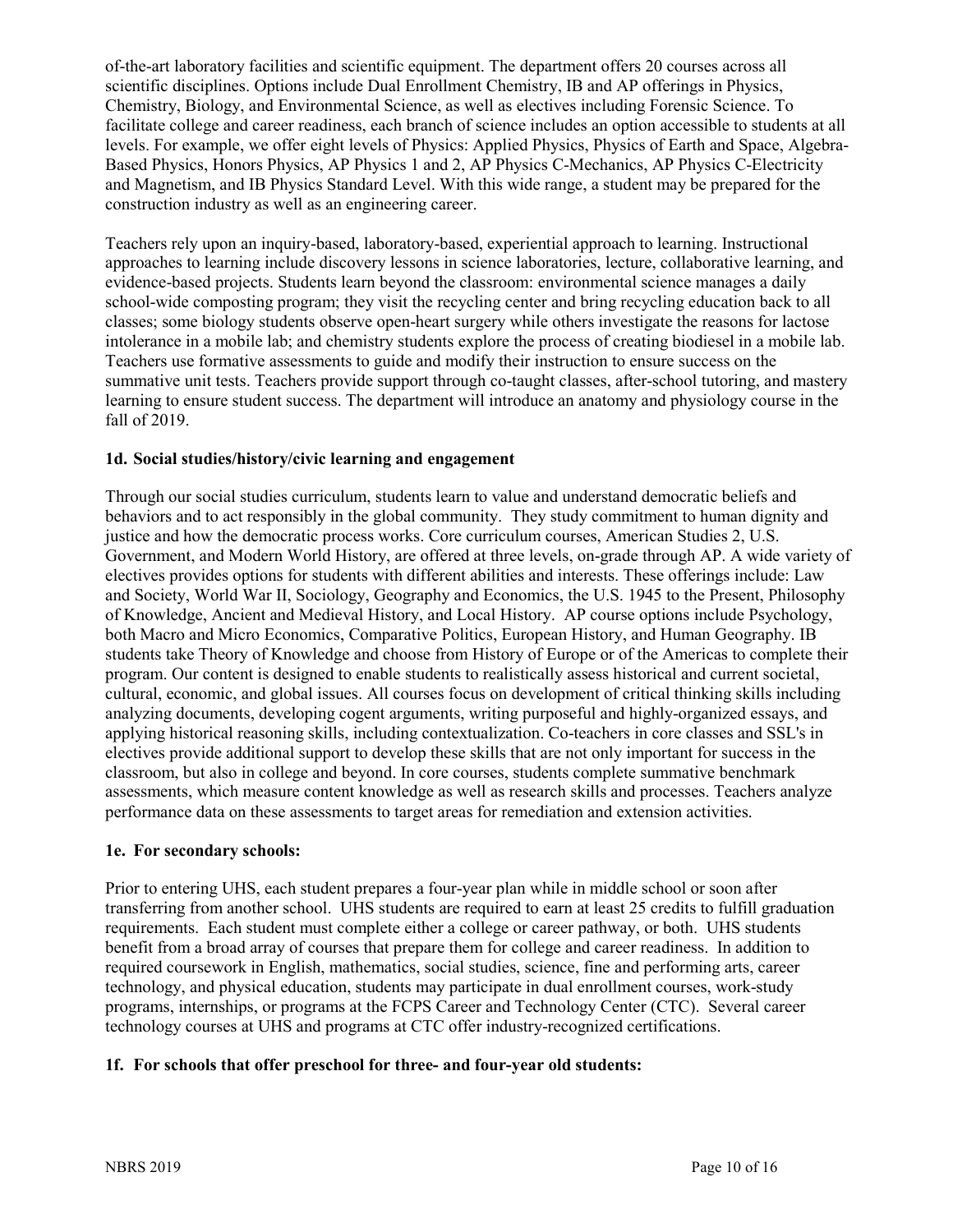#### **2. Other Curriculum Areas:**

Visual and performing arts encourage students to develop and value artistic creations as means to communicate feelings, thoughts, ideas, and emotions. One credit of art is required to graduate. Through study of art, music, drama and dance, students plan, develop, and present products and performances that reflect their own creativity. Self-criticism and peer feedback are part of every art course. The visual arts program boasts a strong mix of classical mediums as well as modern digital platforms: ceramics, drawing and painting, photography, and graphic arts. Students frequently take multiple arts courses to sample different experiences and mediums. The visual arts program also features both AP and IB studio art courses where advanced students can focus on higher-level skills in preparation for a career in the art/design fields.

Our three choirs, two orchestras, concert band, jazz band, and marching band, consistently receive excellent or superior ratings at district festivals. Two IB music courses, with a broad focus on high-level music theory and history, are available to all students. Theatre and dance programs each present three to five productions annually, many of which receive critical acclaim in press and official adjudication.

The goal of the physical education program is that all students develop and value a healthy lifestyle. Instruction emphasizes health concepts and skills and learning to apply them in making decisions to improve, sustain and promote personal, family and community health. The department welcomes all students. Every student must earn one credit of Fitness for Life/Health. Elective courses include: Athletic Coaching, Strength Training, Sports Medicine, a variety of Team Sports, and a Unified Physical Education course. Each course maintains an essential curriculum and exit outcomes: sportsmanship, fairness, team chemistry, social behavior, self-assessment of skills, skill application, altering performance to gain advantage, etiquette, fairness, and communication.

The world languages department offers Spanish, French, and Latin to all grades at six different levels including AP and IB. Ninety-two percent of our students participate in the study of at least one world language during their high school career. In fact, many students choose to continue study of their chosen language beyond the required two years and/or elect to enroll in a second language. Instruction is designed to prepare students to be linguistically and culturally competitive in a global society. Emphasis is on development of reading, writing, listening, and speaking in a target language while simultaneously improving these same skills in English. Connections are made to other disciplines such as math, the sciences, world history, literature, and visual and performing arts.

The career and technology education (CTE) program offers a diverse range of courses for all students grades 9 - 12, providing students the chance to develop practical 21st century skills. All students must take an introductory course of either Foundations of Computer Science or Foundations of Technology, which is typically taken in ninth or tenth grade. In addition, all students must satisfy the financial literacy requirement for graduation, which can be fulfilled through seven different CTE course options. From these broad courses, students interested in a CTE concentration may choose from five completer tracks: computer and informational science, business, agriculture, family and consumer science, and technology education. Each track is focused on career and college readiness, with industry certifications or college credit available in each field.

The library/media program supports all students, grades 9 - 12, through formal instruction in English classes as well as courses in social studies, science, health, visual arts, and world languages. The library media specialist works regularly with English classes for book selection and makes recommendations based on student needs and interests. The program ensures both students and staff are effective and ethical users of ideas and information through the use of technology and online resources, as well as traditional print sources. The library media program encourages lifelong learning and appreciation of literature through classes, special events, and engagement with students in a welcoming and open environment. Students and staff have access to technological, academic, and personal assistance daily in addition to online support. Ninth grade students each have the opportunity to be assigned their own device to use for the school year. By collaborating with staff and students as well as with the community, including the local public library, students are prepared to participate in and contribute to society.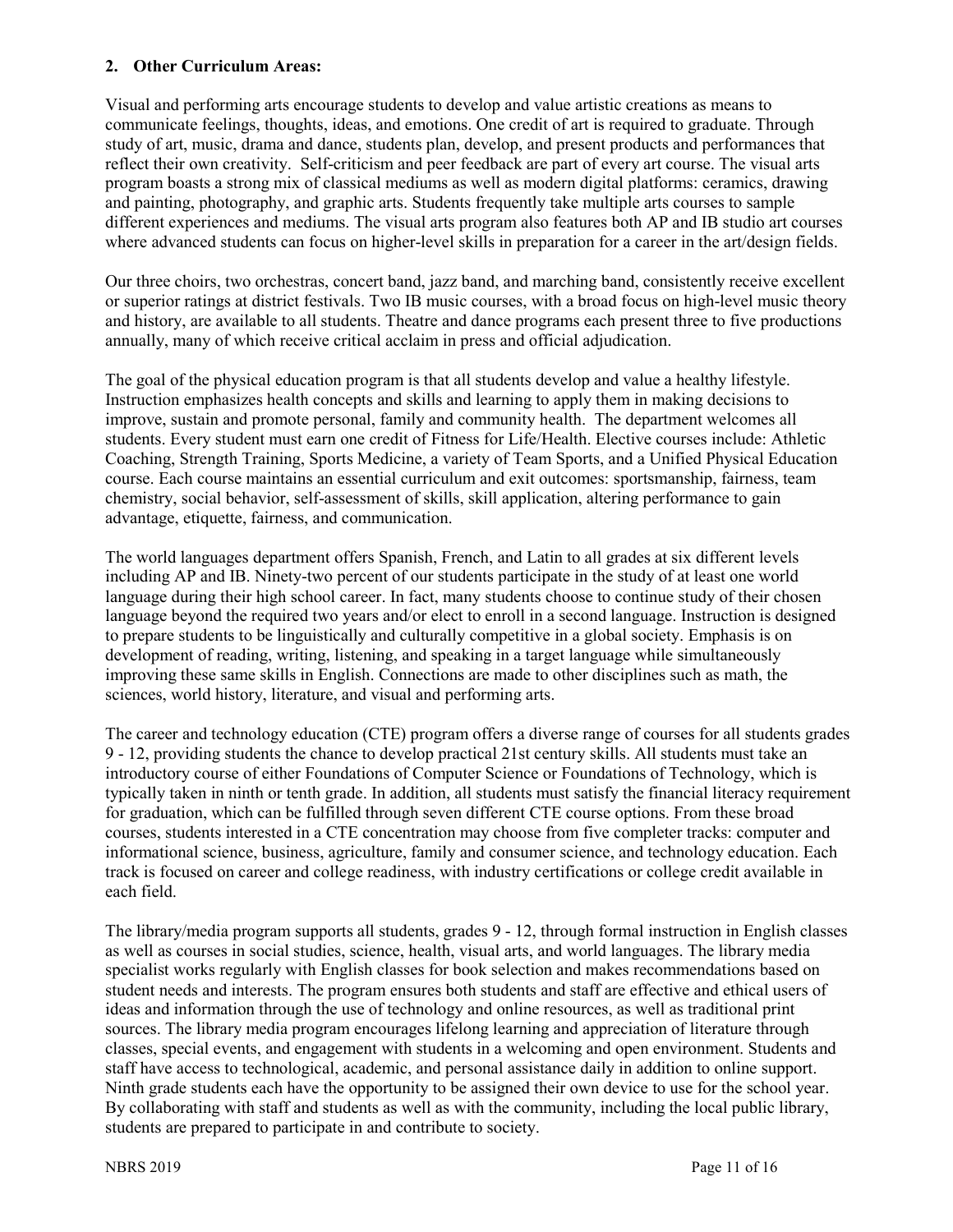#### **3. Special Populations:**

UHS serves students who achieve above and below grade level. Three student groups at UHS have an achievement gap of 10% or more in English and math: students receiving special education services, students eligible for free/reduced-priced meals, and Black or African-American students. Our staff uses formative assessment data to determine the appropriate summative assessment for our students' individual learning needs. Each struggling reader is supported through a year-long English and reading intervention course to address individual deficiencies in decoding, comprehension, and literary analysis. For students who do not meet grade level standards in mathematics, we offer two distinct courses in algebra. Each subject area is supported by a literacy or mathematics teacher specialist. To address the needs of our special education population, all core academic departments offer co-taught classes, supported by either a special educator or trained paraprofessional. UHS also offers a study skills course, which allows struggling students to get one-to-one support. UHS also educates a population of non-diploma bound students in a course where they learn content from the four core disciplines, apply job skills within our school, and participate with all students in electives. Personalized encouragement from school counselors, teachers, and administrators serves to prompt targeted students to attend after-school tutoring opportunities staffed by content teachers and student mentors.

To ensure all students perform at high levels, our staff is committed to student attendance. Students who attend more consistently have the greatest opportunities to access the curriculum and receive supports. To address student attendance, counselors and administrators meet with students with chronic tardiness and absences. The master team identifies students who have attendance issues and find ways to ensure students feel welcomed, wanted, and valued. We focus on the impact that relationships have on student learning.

Professional development time is often utilized to identify ways to make students feel valued, respected, and understood within the school. This year, multiple training sessions on adverse childhood experiences (ACE's) and related brain-based research provide current thought for teachers to support students who have experienced trauma, and provide teachers with the knowledge to make sure those students can perform to the best of their ability.

To address the needs of advanced academic students, we offer 28 AP courses across all subject areas and dual enrollment courses, in addition to the IB Diploma Program. Students are able to begin taking these challenging courses as early as 9th grade. AP courses and dual enrollment courses provide college-level curricula and give students a deeper dive into subjects through lecture, discussion, and experimentation. In addition, participation in the IB program requires a two-year commitment to a program of studies that will challenge students across all disciplines. Students learn how to: apply theories of knowledge; analyze a broad range of topics in each content area; reach considered conclusions about people, their languages and literature, and their ways in society; and apply scientific principles in the real world.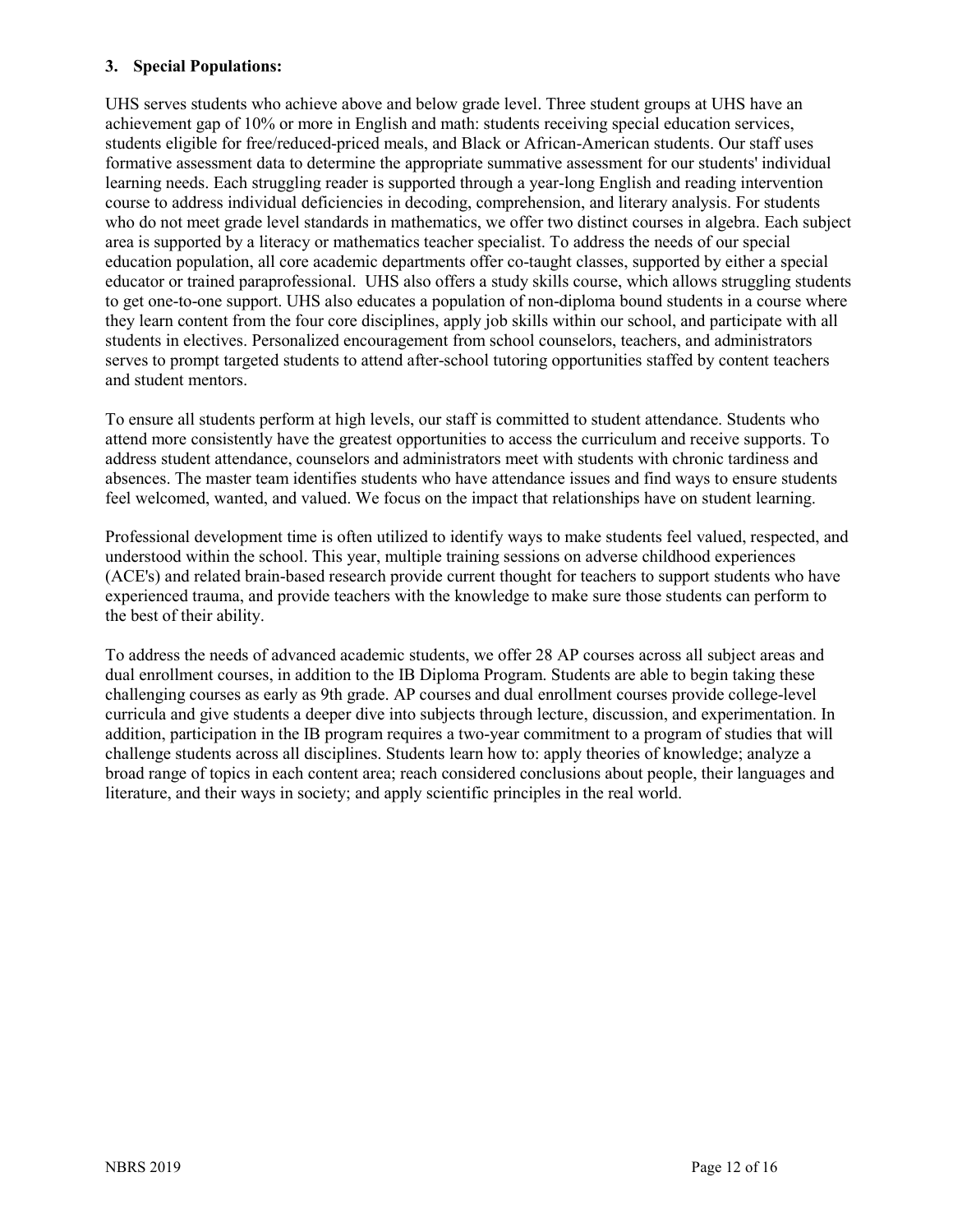### **1. School Climate/Culture:**

Our school's values are centered on respect, unity, integrity, and pride -- our Core Four. We pride ourselves on a culture of high achievement and excellence where students and teachers alike feel the need to succeed at the highest levels. This competitive spirit permeates everything academically and socially, as it drives individuals to promote a culture of achievement. Teachers of the same course co-plan content, review student data, and then re-plan based on student achievement. Across curricular areas, teachers meet to problem-solve when students are unsuccessful in multiple classes. Our school empowers and entrusts teachers and staff with collective responsibility for meeting academic, social, emotional, and physical needs of each student. Teachers are trusted to make daily choices to ensure relevancy and mastery of content and to create positive relationships. School leaders respect the wisdom, integrity, and creativity of teachers and other staff and recognize that UHS's success is largely founded on the actions of those providing direct service to students. One of the more overt indicators of the faith the school leaders and community members have in the staff is that UHS is the only high school in the system that does not offer an advisorytype program during the regular school day; rather, we maximize our students' time in class, trusting that our faculty, school counselors, and administrators recognize individual student's academic, social, emotional, and physical needs and proactively address them, enlisting parental support, as appropriate.

UHS's robust athletic, social, and service club offerings motivate students to be successful in school and provide connections for students who have historically struggled. Our club program is dynamic, with club offerings often inspired by student need. Our Necktie Club is an organization which provides leadership opportunities for young men from diverse backgrounds. They are mentored by community leaders and, in turn, serve to mentor students in our feeder middle schools. Our Ambassador Club pairs older students with freshmen and others new to our school in order to provide these students with a mentor and peer to whom they can turn with questions. Another opportunity that brings our students together is the Special Olympics Unified Sports program. Unified Sports provides an opportunity to students with disabilities and those without to participate together. This program exemplifies the supportive and caring nature of the school climate. These and other extracurricular programs truly demonstrate our students' and staff's commitment to the Core Four.

# **2. Engaging Families and Community:**

UHS benefits from involved families that support student achievement and development. Our long tradition of academic, athletic, and artistic achievements would not be possible without the involvement of parents and the community.

To further our school improvement goals related to eliminating achievement gaps, several parent organizations provide direct support for students in need; for example, our Parent Teacher Student Association (PTSA) supplies snacks to our Tutoring Center and funds our Helping Hawks program which provides food, clothing and school supplies to students. Our Band Boosters has created a fund to give more students the opportunity to participate in marching band. Throughout the school year, a teacher facilitates the delivery of weekend meals, provided by a local restaurant, for our neediest students.

Our PTSA, athletic, drama, band, choir, and IB parent organizations volunteer thousands of hours organizing fundraisers, building sets, chaperoning field trips, and supporting our programs in countless ways. For example, Athletic Boosters organizes fall and spring stadium clean up days. Booster parents plan athletic senior nights and run concessions to raise money for programs. Many parent volunteers are involved in the planning and execution of Safe and Sane, an overnight program after graduation that provides seniors safe and fun activities.

Our community comes together to celebrate our students' inductions into honor societies one evening each fall. Our PTSA hosts an Academic Achievement Night to honor students. Our annual Salute-to-Seniors program recognizes the accomplishments of the senior class. Last year, our seniors were offered over \$19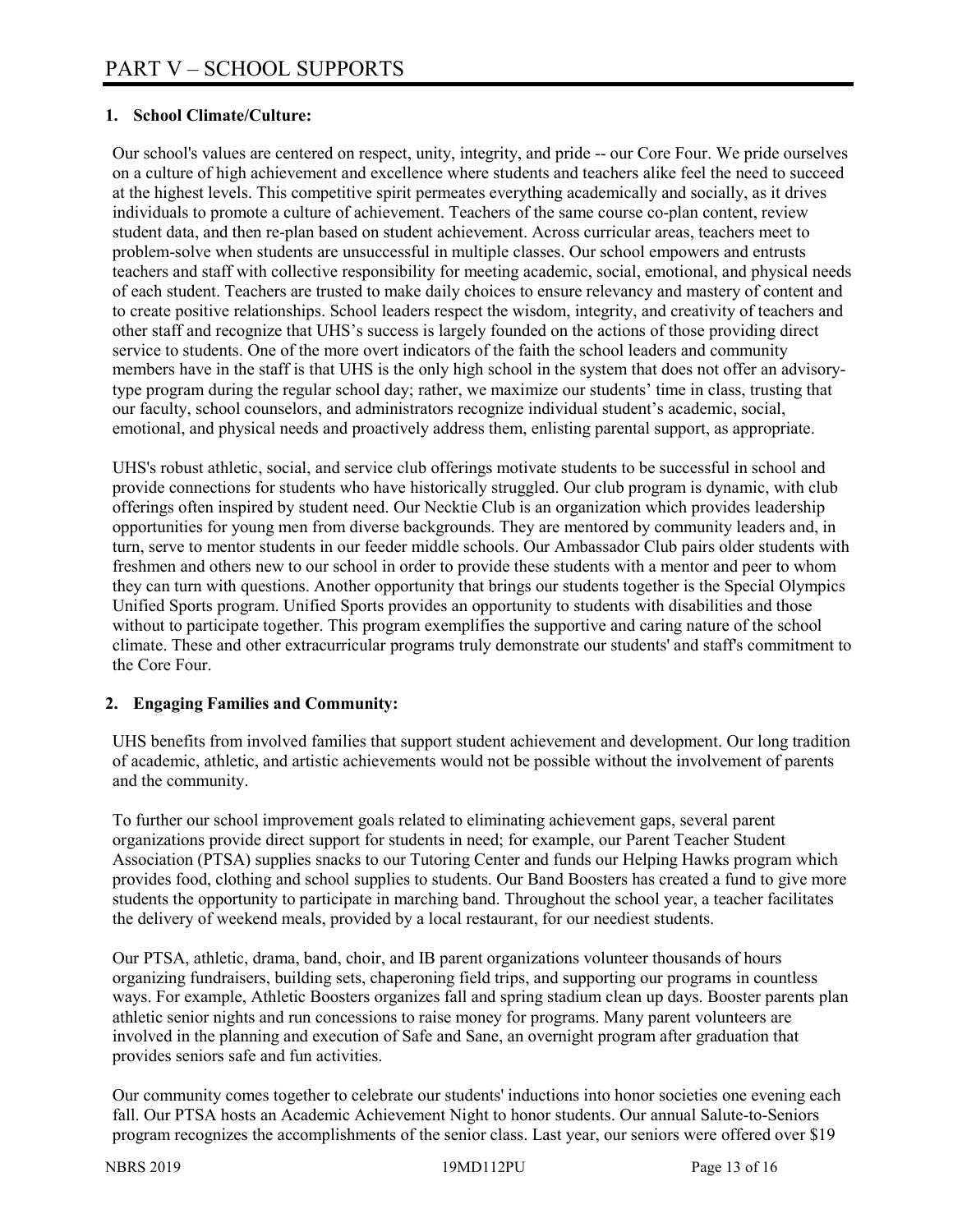million in scholarships and admission to some of the most highly selective colleges and universities in the nation. Every year, the IB program holds a showcase of student works and a silent auction to support the program. Students display original artworks, perform original compositions, and present samples of their academic writings in history, mathematics, science, and other subjects. The auction raises upwards of \$4,000 to support professional development, student service projects, and classroom supplies.

When an issue arises in our school community, we collaborate with stakeholders and service agencies to provide student, parent, and community programming. This year, six such programs have been produced, including "Vaping -- What Parents Need to Know," held in collaboration with our local health department, and student assemblies, presented in conjunction with the Maryland Shock Trauma Center, about the consequences of distracted driving and the positive ways students can influence their peers and parents.

# **3. Professional Development:**

The capacity of our staff is built through comprehensive and customized approaches. Through faculty meetings and twice-a-month collaboration sessions, staff engage in development of systemic initiatives including cultural proficiency and Danielson's Framework for Teaching. The focus on cultural proficiency is timely and important as our school becomes more diverse, and our school improvement plan includes achievement goals for specific groups of students. In depth and sensitive reflection have involved staff examining self, and sometimes hidden, biases as impetuses to involving all in this challenging work. Development opportunities on the Framework for Teaching provide staff greater understanding of its components and how its use for evaluation purposes can lead to improved teacher effectiveness.

Meetings are also used to address current trends in education, including brain-based research, blended learning, and ACE's. To address system required health and wellness goals, our leadership team surveyed staff for preferences, and, in turn, UHS initiated teacher-led training for staff to become CPR and First Aid certified. The UHS staff genuinely demonstrates an interest in these opportunities and the aptitude to put new knowledge into practice for the benefit of the students.

Book studies are a popular tool for professional development at the school on both a curricular and crosscurricular basis. These collaborative sessions allow for a more intimate and focused setting for staff to explore topics of interest that can have an impact on their leadership and instruction. Department-focused book studies have included: "Standards Decoded," studied by the English department and "Building Resilience," studied by the student services department. Book studies on topics such as restorative practices, blended learning, and leadership have been conducted on a cross-curricular basis.

Through professional learning communities, staff collaborate in many ways, including developing practice test questions and materials, and engaging in year-long collaborative planning including recurring reviews of student data in our English and math departments. Throughout this school year an increasing proportion of teachers have implemented Schoology, a learning management system; teachers choose to receive training through large or small group sessions, via online collaboration, or with a teacher mentor. Administrators encourage teachers to initiate collaborative staff development programs that support our school's mission.

# **4. School Leadership:**

Our school's leadership philosophy focuses on one question: are we doing what is best for students? Our Core Four frames our leadership's decisions. The administrative team meets formally each week to plan and monitor comprehensive service to students, staff, and other stakeholders. Each member of the administrative team contributes to the agenda, increasing communication and efficiency. Team members interact daily from early each morning to well into the evening to ensure timely responses to concerns and proactive measures prior to the next school day.

NBRS 2019 Page 14 of 16 A leadership team -- including administrators, department chairpersons, the literacy specialist, the college and career readiness specialist, the IB program coordinator and teacher-elected data coaches--meets monthly to monitor school improvement data and to discuss topics related to continuous school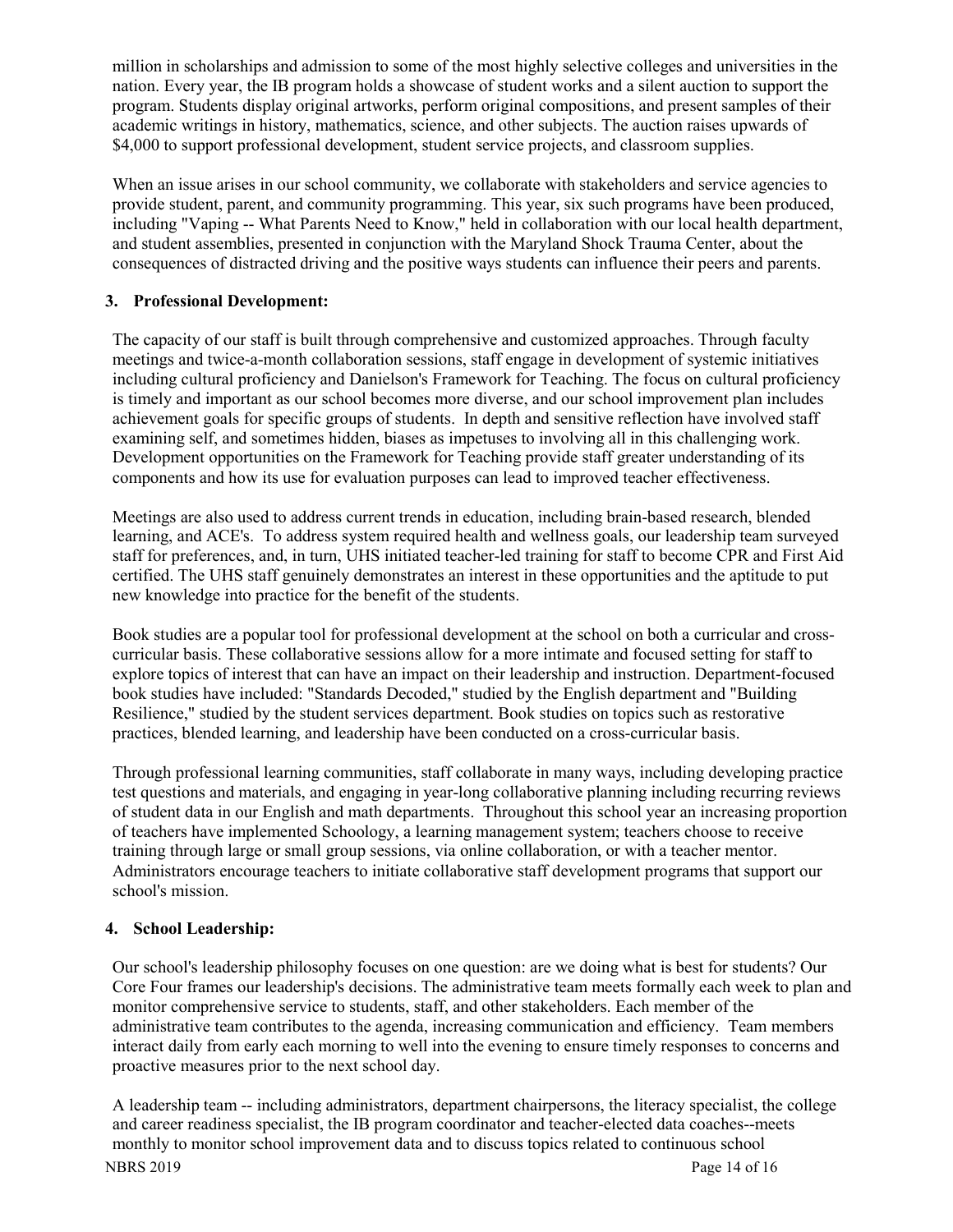improvement, equity and cultural responsiveness, and school operations. Department chairs create annual budget requests and, once funded, have authority to spend funds within system protocols.

Administrators advocate for developing the professional capacity and practice of all school personnel to promote student success and well-being. However, administrators do not dictate instructional methods; rather, they entrust teachers to recognize student strengths as they design and implement units and lessons that are intellectually challenging, authentic to student experiences, differentiated, and personalized. Administrators encourage and facilitate teacher-led learning communities to create authentic collaboration through which teachers design instruction and monitor assessment data.

Administrators promote the notion of "no anonymous students" in their cultivation of an inclusive, caring, and supportive school community. Every day, from the moment students enter the school, administrators are visible, holding doors and greeting each student, which promote positive relationships. During each class change and every lunch shift, administrators monitor student behavior and take the opportunity to build relationships with students.

Assistant principals chair Individualized Education Program teams and manage all 504 cases to create and sustain environments in which each student is known, respected, and valued. The principal chairs weekly student services teaming meetings, in which counselors, administrators, special educators, the school psychologist, and the pupil personnel worker increase their understanding of each student's culture and context to address concerns. When additional supports and other resources are offered to students, administrators or their designee contact parents to promote parent-child and parent-school relationships to support academic achievement and social and emotional development.

Teachers and administrators share responsibility for teacher growth via the observation and evaluation processes. Purposeful pre- and post-observation conferences allow for teachers to elicit focused and actionable feedback in support of their individual professional development plans to increase their effectiveness.